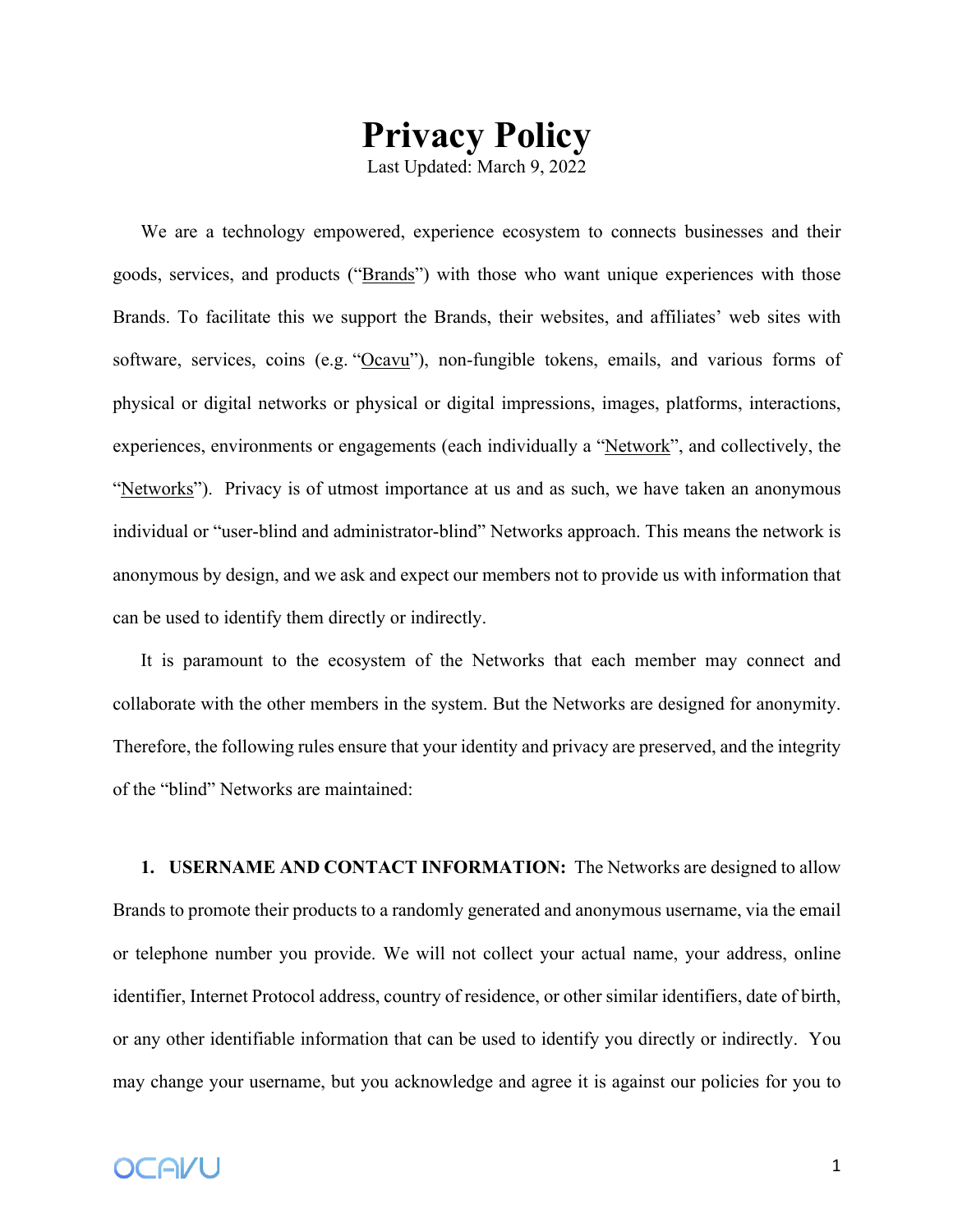create a username that can be used to identify you directly or indirectly, and you agree not to do so. If you do recreate a username with a first and last name like "TomSmith123" or "LukeSkywalker777", because of our anonymity policy, we will reasonably assume that it is NOT your actual name, but that every name used in a username is false name. This means that you agree to not use your first and last name, or any other handle or username that is associable with you. Because it is anonymous and random, we will treat your username as publicly available information (as that term is defined in our future-version of the Universal Terms and Conditions available at www.SeekXR.com/Terms ("Terms") (which you have agreed govern and control this policy and override any inconsistency between this policy and the Universal Terms). If you desire to keep your email or telephone number private, please obtain a new email or telephone number you are willing to allow to be used publicly to interact with the Networks. We expect you to keep information that can be associated with you to identify you directly or indirectly, out of the Networks and will treat the username, telephone number, and email you do provide to us as Publicly Available Information.

**2. PRIVACY LAWS ARE INNAPPLICABLE**. We are an anonymous Network enhancer. We do not know who is using our services. By creating an account, or membership with a Network or using any of the Networks you agree that you are anonymous and your account or membership is not indirectly or directly associable with your actual identity, or primary or associable telephone number or email, and therefore this relationship is beyond the scope of General Data Protection Regulation ("GDPR"), as enacted by the European Commission and the California Consumer Privacy Act ("CCPA"). Because your membership and related contact information are deemed Publicly Available Information, you hereby authorized us to introduce your username, email, or telephone number to the Brands, and their vendors and clients, for the purpose of synergies and/or

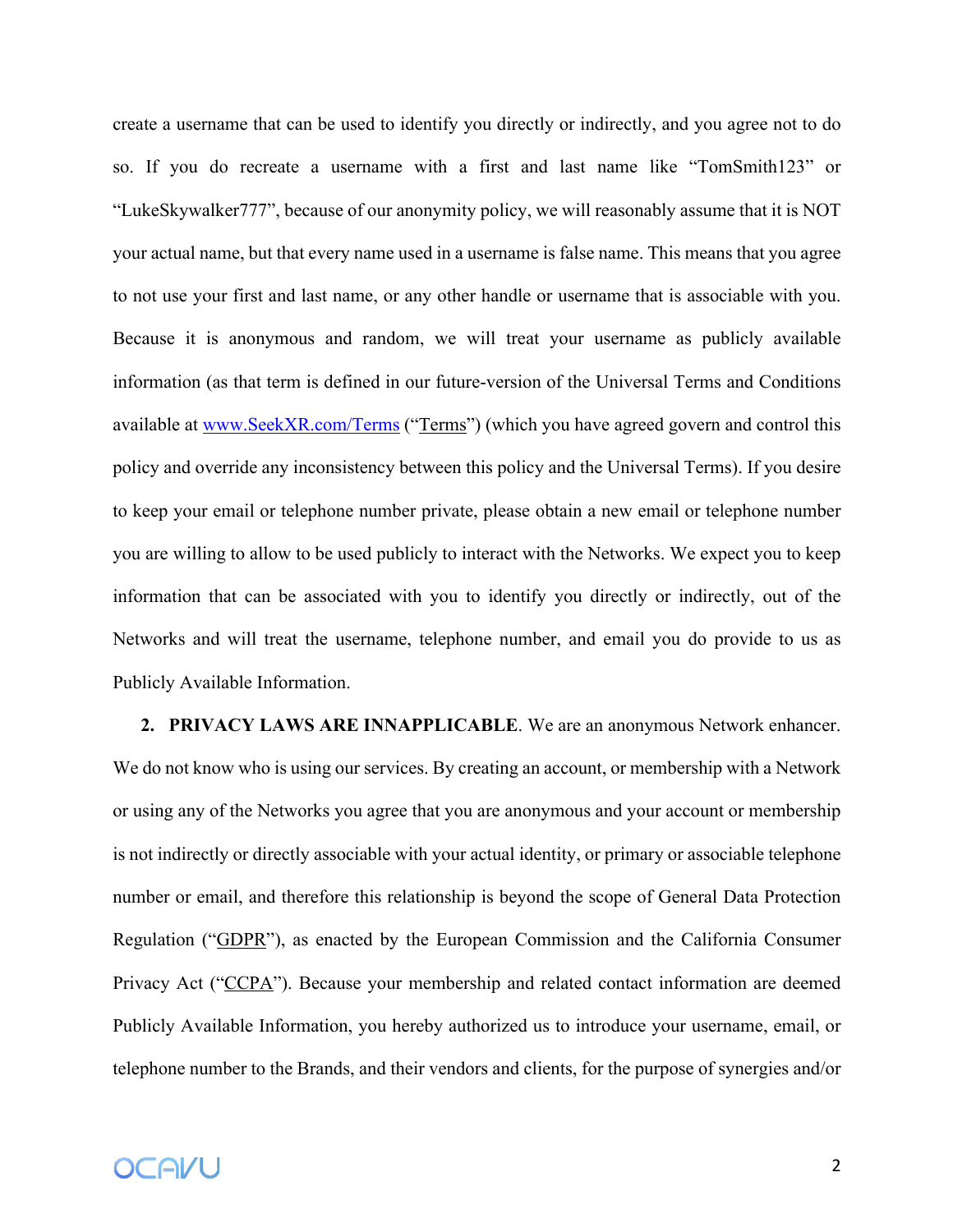collaborative benefit to enhance your experiences. Consequently, if you desire to keep your email or telephone number private, please obtain a new email or telephone number you are willing to allow to be used publicly to interact with the Networks. If you do not agree with this Privacy Policy, in general, or any part of it, you should not use the Network or Networks, and non-use is your only recourse or remedy.

**3. PAYMENT PROCESSING AND MARKETING ACTIVITIES.** All payment processing and marketing interactions or activities will be conducted by third parties ("Processors") or by the Brands or vendors on the Networks. Because your activities on the Network will create a separate business relationship between you and the Brand (if one does not already exist) we let the Processors or Brands engage with you directly if they desire further interaction. We will not provide the Processors or Brands with any information related to your identity other than the Publicly Available Information you provide to us, namely the username, telephone number, or email address you created to join the Networks. As such, these Processors or Brands may reach out to your username, email or telephone number directly and ask you to volunteer additional information about you. But that is between you and the Processors or the Brand. We have no visibility into that exchange or any exchange between you and a Processor or a Brand and will be unable to identify you directly or indirectly due to your interactions with the Processors or Brands.

**4. POTENTIAL FUTURE APPLICABILITY**. If at some point in the future, we decide to collect, store, process, subprocess, manage, maintain, or otherwise access information that can be used to identify you directly or indirectly, this Privacy Policy will then address regulatory requirements of the jurisdictions in which the Networks operate, including the General Data Protection Regulation ("GDPR"), as enacted by the European Commission and the California

## **OCAVU**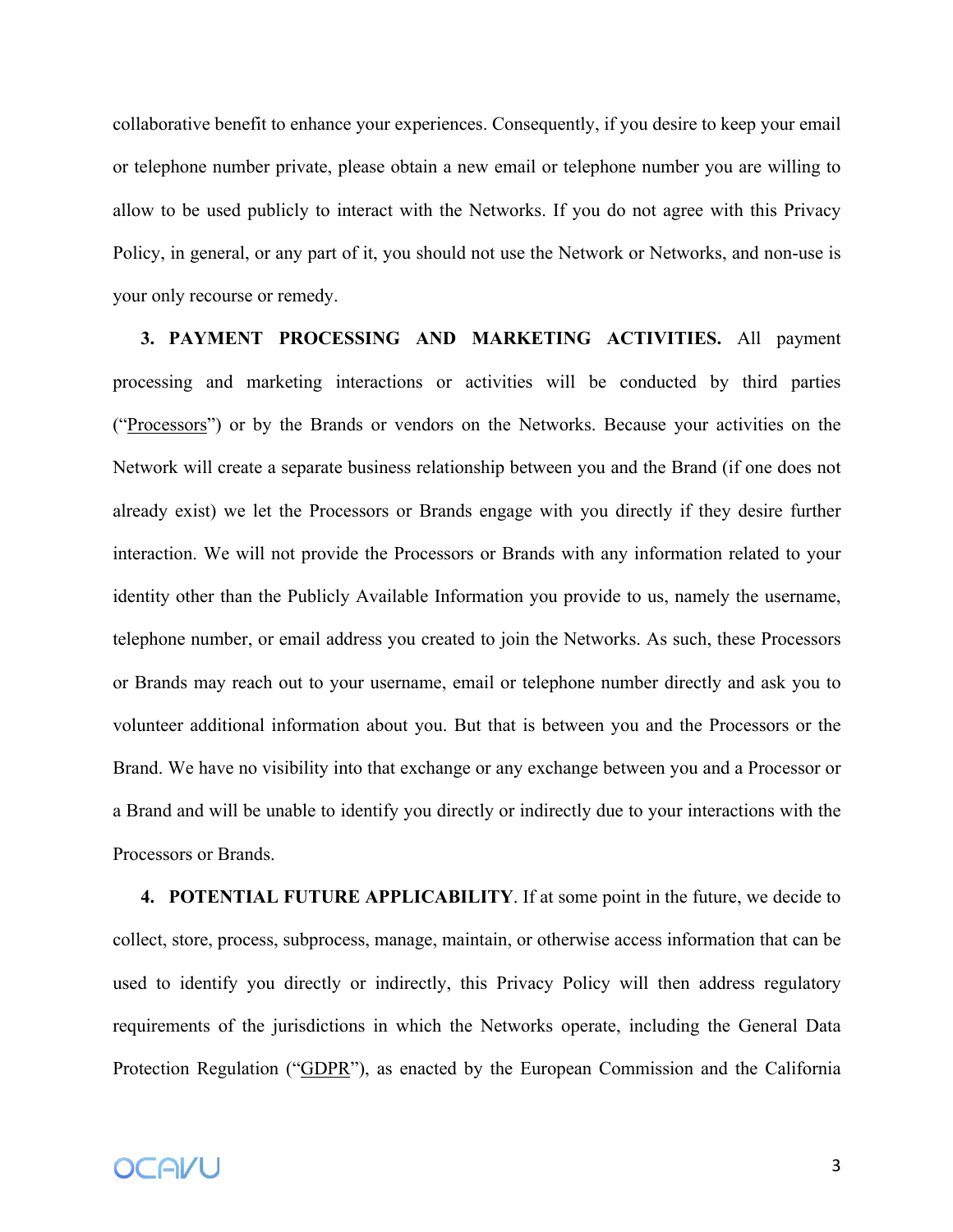Consumer Privacy Act ("CCPA"). However, that is not our current intent or design. Therefore, and specifically, we do NOT collect any of the following from anyone, let alone from California residents:

| <b>CATEGORY</b>                                                           | <b>EXAMPLES</b>                                                                                                                                                                                                                                                                                                                                                                                                                                                                                                                                  |
|---------------------------------------------------------------------------|--------------------------------------------------------------------------------------------------------------------------------------------------------------------------------------------------------------------------------------------------------------------------------------------------------------------------------------------------------------------------------------------------------------------------------------------------------------------------------------------------------------------------------------------------|
| Identifiers                                                               | E-mail address, unique personal identifier, online identifier, Internet<br>Protocol address, country of residence, or other similar identifiers.                                                                                                                                                                                                                                                                                                                                                                                                 |
| Information under<br>the California<br><b>Customer Records</b><br>statute | "Personal Information" described in subdivision (e) of Section<br>1798.80 (California Customer Records statute). This means any<br>information that identifies, relates to, describes, or is capable of being<br>associated with, a particular individual, including, but not limited to,<br>his or her name, social security number, address, telephone number,<br>passport number, driver's license or state identification card number,<br>bank account number, credit card number, debit card number, or any<br>other financial information. |
| Commercial<br>information                                                 | Commercial information, including records of products or services<br>purchased, obtained, or considered, or other purchasing or consuming<br>histories or tendencies on our site                                                                                                                                                                                                                                                                                                                                                                 |
| Internet or other<br>similar network<br>activity                          | Internet or other electronic network activity information, including, but<br>not limited to, browsing history, search history, and information<br>regarding a consumer's interaction with an Internet website,<br>application, or advertisement                                                                                                                                                                                                                                                                                                  |
| Geolocation data                                                          | Geolocation data                                                                                                                                                                                                                                                                                                                                                                                                                                                                                                                                 |
| Inferences drawn<br>from other personal<br>information                    | Inferences drawn from any of the information identified in this<br>subdivision to create a profile about a consumer reflecting the<br>consumer's preferences, characteristics, psychological trends,<br>predispositions, behavior, attitudes, intelligence, abilities, and<br>aptitudes                                                                                                                                                                                                                                                          |

**5. PERIODICALLY REVIEWED.** This Privacy Policy is periodically reviewed to ensure that any new obligations and changes to our business model are taken into consideration. We may amend this Privacy Policy at any time by posting an amended version on our website.